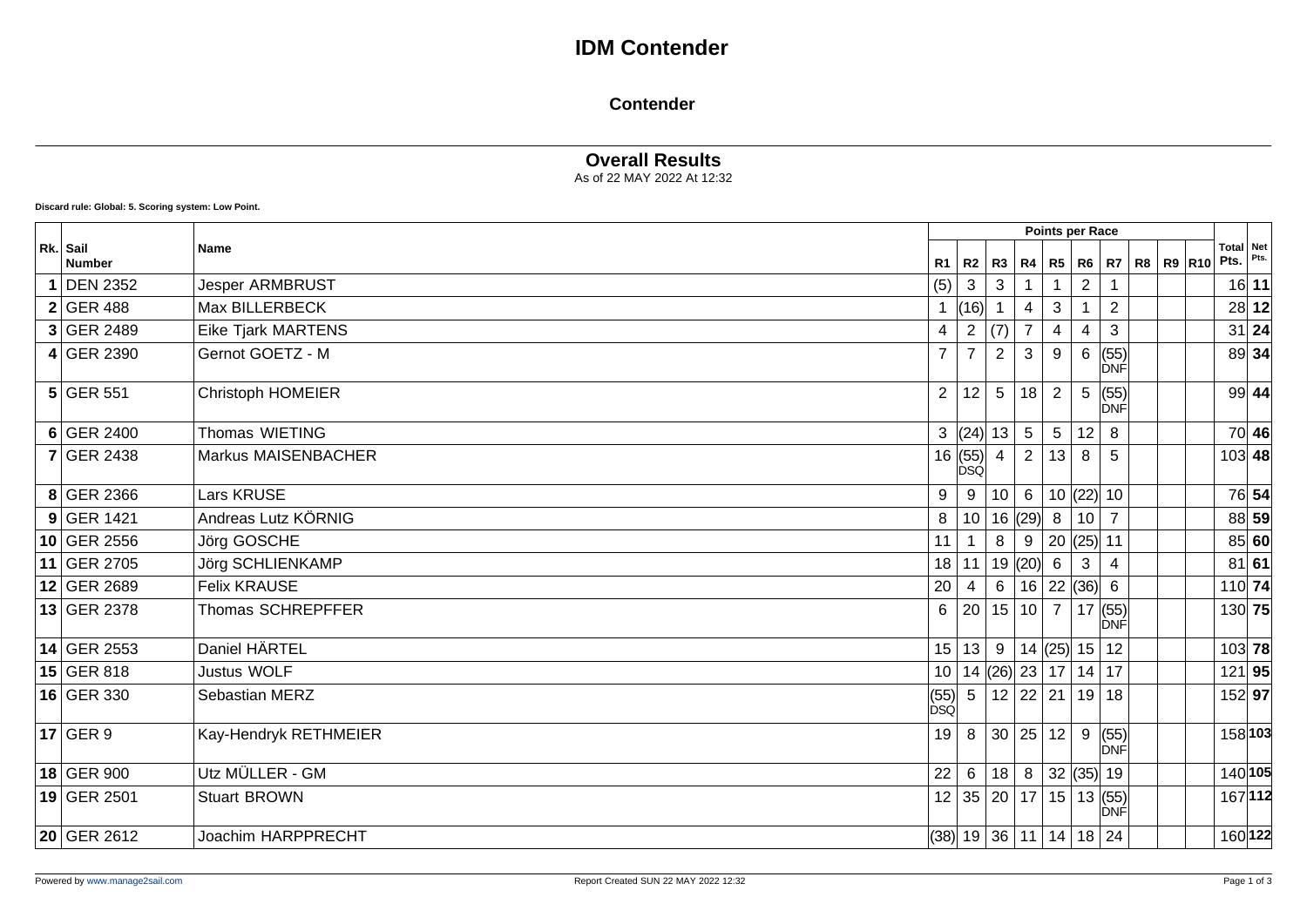# **IDM Contender**

#### **Contender**

### **Overall Results**

As of 22 MAY 2022 At 12:32

|                           |                         |                 |          |                                    |            | Points per Race |                |                                             |  |      |                   |
|---------------------------|-------------------------|-----------------|----------|------------------------------------|------------|-----------------|----------------|---------------------------------------------|--|------|-------------------|
| Rk. Sail<br><b>Number</b> | Name                    | R1              |          |                                    |            |                 |                | R2   R3   R4   R5   R6   R7   R8   R9   R10 |  | Pts. | Total Net<br>Pts. |
| <b>21 GER 416</b>         | Frank RICHTER           |                 | 36 25    |                                    |            |                 |                | $11$   13   11   27 $(55)$<br><b>DNF</b>    |  |      | 178 123           |
| <b>22 DEN 2742</b>        | Frank HINSCH            |                 |          | 13 32 32 (34) 19 11                |            |                 |                | 16                                          |  |      | 157 123           |
| 23 GER 2507               | Wiebke SIEMSEN          | 14              |          | $21$ 31 12 (33) 24 21              |            |                 |                |                                             |  |      | 156 123           |
| 24 GER 2476               | Stefan HEISING          |                 |          | 30 31 24 38 23                     |            |                 | $\overline{7}$ | 9                                           |  |      | 162 124           |
| 25 GER 2392               | Andreas WIETING         |                 |          | 21   27 $ (28)$ 26   18   20       |            |                 |                | 13                                          |  |      | 153 125           |
| <b>26 DEN 2554</b>        | Torben BJØRNHOLT        | 23              |          |                                    |            |                 |                | 15 14 30 29 16(55)<br><b>DNF</b>            |  |      | 182 127           |
| <b>27 GER 2603</b>        | Michael KOCH            |                 |          | $25$ 17 17 21 26 21                |            |                 |                | (55)<br>DNF                                 |  |      | 182 127           |
| 28 GER 2289               | Marcus ZANK             |                 |          | (37)  33   22   19   24   31       |            |                 |                | 15                                          |  |      | 181 144           |
| 29 DEN 2772               | Olga HENNEBERG          | 27 <sup>1</sup> |          | 23 23 (33) 27 32 23                |            |                 |                |                                             |  |      | 188 155           |
| 30 GER 495                | Martin SCHÖTTELNDREYER  |                 |          | 17 39 35 44 31 26 14               |            |                 |                |                                             |  |      | 206 162           |
| 31 GER 2425               | <b>Ralf MAHNKE</b>      |                 |          | (39)  37   37   35   28   28   22  |            |                 |                |                                             |  |      | 226 187           |
| 32 DEN 2426               | Søren Winther HANSEN    | 32              |          | 38 27                              | 32         |                 |                | 39 23 (55)<br>DNF                           |  |      | 246 191           |
| 33 GER 460                | <b>Christina AUGUST</b> | 35              |          | 18   42   24                       |            |                 |                | 40 38 (55)<br><b>DNF</b>                    |  |      | 252 197           |
| 34 GER 2402               | <b>Alfred SULGER</b>    |                 | 26 34 21 |                                    |            | 15 $(55)$ 55 55 |                | DNCDNCDNC                                   |  |      | 261 206           |
| 35 GER 1488               | Milan SCHRÖDER          |                 |          | 48 (49) 29 36 35 34 25             |            |                 |                |                                             |  |      | 256 207           |
| 36 GER 2638               | <b>Walter BAUDISCH</b>  |                 |          | 31   26   47                       | 27         |                 |                | 43 33 (55)<br><b>DNF</b>                    |  |      | 262 207           |
| 37 GER 483                | Martin KAUFHOLD         | 29              |          | 28   33   42   30   (55)   55      |            |                 |                | <b>DNFDNC</b>                               |  |      | 272217            |
| 38 GER 190                | Peter MENZEL            |                 |          | 44   43   44   (55)   38   30   20 | <b>DNC</b> |                 |                |                                             |  |      | 274219            |
| 39 GER 305                | Sophia ZEYSE            | 33              |          | 48 25 28 36 (55) 55                |            |                 |                | DNFDNC                                      |  |      | 280 225           |